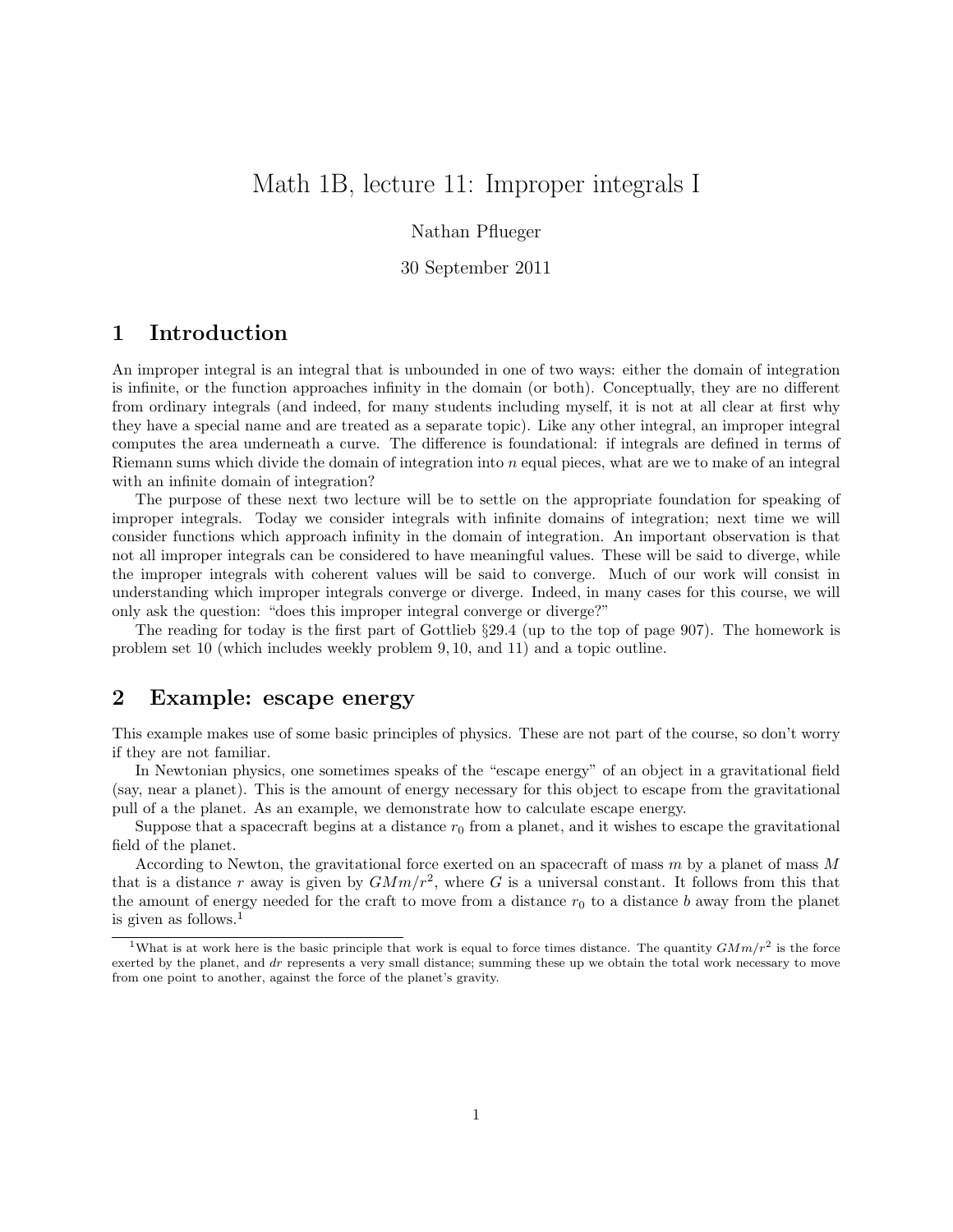(energy to travel to distance 
$$
b
$$
) = 
$$
\int_{r_0}^{b} \frac{GMm}{r^2} dr
$$

$$
= GMm \int_{r_0}^{b} \frac{1}{r^2} dr
$$

$$
= GMm \left(\frac{1}{r_0} - \frac{1}{b}\right)
$$

So how much energy does it take to escape from the gravitational field? From one perspective, this question doesn't make any sense. No matter how far the spacecraft travels from the planet, the planet will always exert a little bit of force. But this bit of force becomes very small eventually. So here is the usual notion: the escape energy is the amount of energy needed for the spacecraft to travel infinitely far away from the planet. In other words, this should be upper bound of the energy needed to travel to any particular distance b. In this case, the desired figure is obtained by noting that the term  $\frac{1}{b}$  goes to 0 as b goes to infinity. Therefore:

(escape energy) = 
$$
\lim_{b \to \infty} GMm \left( \frac{1}{r_0} - \frac{1}{b} \right)
$$
  
=  $GMm/r_0$ .

We could also write this with the following notation, which will be our notation for improper integrals.

(escape energy) = 
$$
\int_{r_0}^{\infty} \frac{GMm}{r^2} dr
$$

This notation is meant to suggest that the expression on the right signifies the amount of energy needed to travel, not to any finite point, but all the way to infinity. We shall now formalize what we mean by this notation in general.

#### 3 Definitions

We wish to make a definition that will make sense of the following notation.

$$
\int_a^\infty f(x)dx
$$

Informally speaking, we already know exactly what this means: it means the signed area under the curve  $y = f(x)$  from  $x = a$  to  $\infty$ . What need do we have for any more definition? Well, just as we needed to discuss Riemann sums in order to be less vague about what we meant by signed area at all, we need to be less vague about what we mean by a signed area that reaches out into unbounded reaches.<sup>2</sup>

So let us formalize this signed area. Our current working definition of the integral by means of Riemann sums cannot possibly work for infinite intervals, since it requires that the domain of integral be split into n equal pieces. What we must do is make a new definition in terms of our old definition. Given that  $\int_a^b f(x)dx$ describes the area under part of the curve (the part from  $x = a$  to  $x = b$ ), and that we want all of the area, we should just take b larger and larger, taking into account more and more of the curve. To get all of the area, we should take this process all the way to infinity; that is, we should take a limit. Here is the definition.

<sup>2</sup>Or we may have no such need. It is worth noting that Bernhard Riemann (1826-1866) was born nearly one hundred years after the death of Sir Isaac Newton (1642-1727), during which time scientists got by, happily computing integrals without Riemann's rigorous definition. Indeed, there was no formal definition of a limit at all until the early 19th century. There is a strong argument to be made that, for the student of mathematics, these technical definitions are not helpful and could be deferred until the notions are mastered on an intuitive level. Regardless, this approach is not how this course is structured.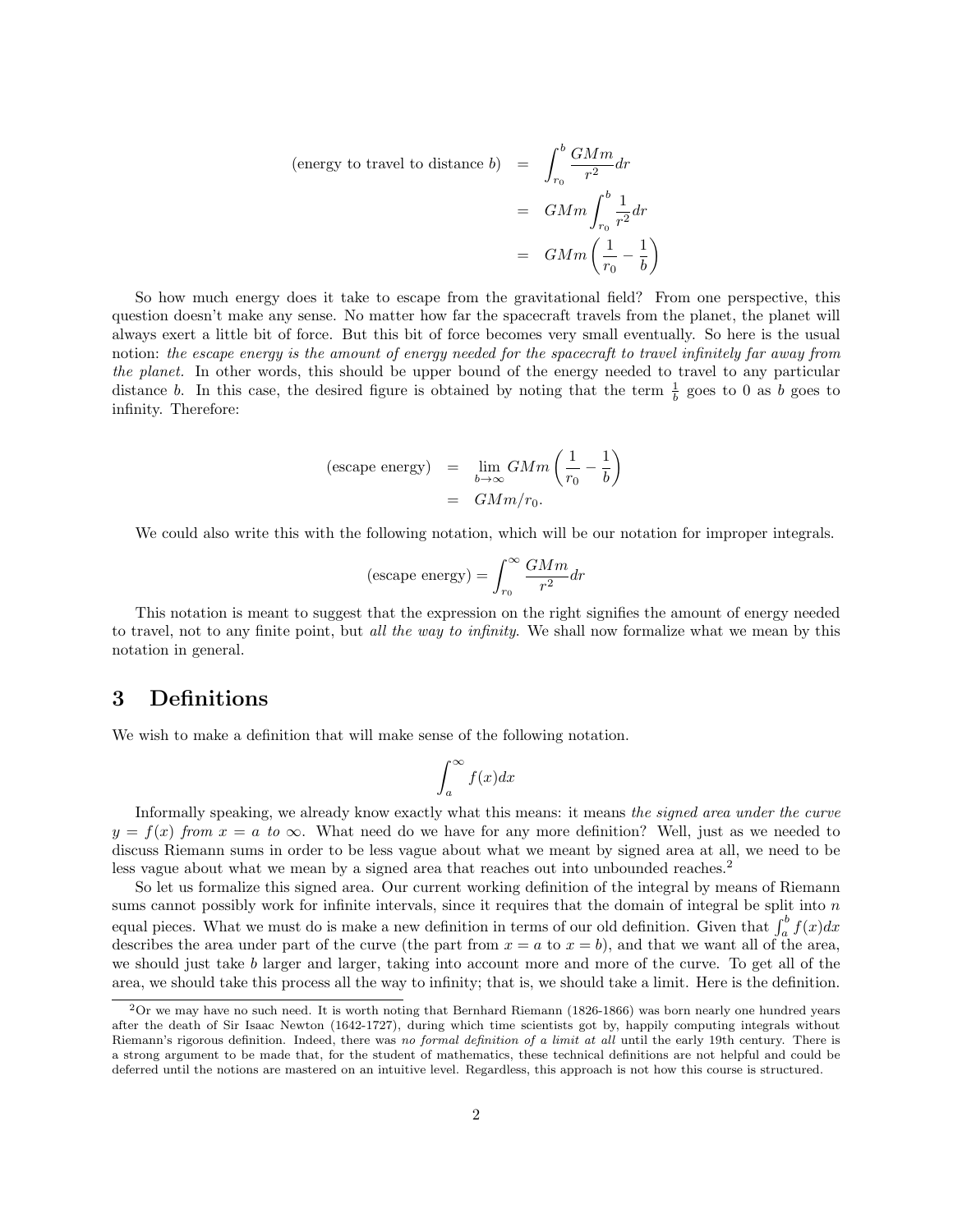Definition 3.1. The improper integral of a function over a half-infinite interval is

$$
\int_{a}^{\infty} f(x)dx = \lim_{b \to \infty} \int_{a}^{b} f(x)dx
$$
  
or  

$$
\int_{-\infty}^{a} f(x)dx = \lim_{b \to -\infty} \int_{b}^{a} f(x)dx
$$

whenever this limit exists. If the limit exists, the integral is said to *converge*. If the limit does exist, the integral is said to diverge.

It is important to note that in some cases, there is no meaningful value for an improper integer. Probably the simplest example is  $\int_a^{\infty} dx$ , which could not equal anything but  $\infty$ . This is why it is necessary to first consider whether the integral converges.

One final definition is needed, to account for the case where we wish to integral a function across the entire number line.

Definition 3.2. The improper integral of a function across the entire number line is

$$
\int_{-\infty}^{\infty} f(x)dx = \int_{-\infty}^{a} f(x)dx + \int_{a}^{\infty} f(x)dx,
$$

where  $a$  is any number, whenever both of the integrals on the right converge. If either one diverges, the integral on the left is said to diverge. Otherwise, it is said to converge.

You should convince yourself that this definition does not depend on which value of a is chosen. In practice, any convenient value a will work.

It is worthwhile to think about why a definition such as  $\int_{-\infty}^{\infty} f(x)dx = \lim_{b \to \infty} \int_{-b}^{b} f(x)dx$  will not do. This will be the subject of a homework problem.

I end this section by noting that in higher mathematics, there is a much nicer, cleaner definition of integral which eliminates the need for all this mucking around with limits and also makes integration well-defined in a much wider set of situations. This theory is called Lebesgue integration, and we will certainly not discuss it in this course.

#### 4 Examples

We now discuss several examples of improper integrals.

Example 4.1.  $\int_{0}^{\infty}$ 1 1  $\frac{1}{x^2}dx$ .

This was basically our example from the previous section. By computing the antiderivative, we can see that this integral converges, and compute it.

$$
\int_{1}^{\infty} \frac{1}{x^{2}} dx = \lim_{b \to \infty} \int_{1}^{b} \frac{1}{x^{2}} dx
$$

$$
= \lim_{b \to \infty} \left[ -\frac{1}{x} \right]_{1}^{b}
$$

$$
= \lim_{b \to \infty} \left( -\frac{1}{b} + 1 \right)
$$

$$
= 1
$$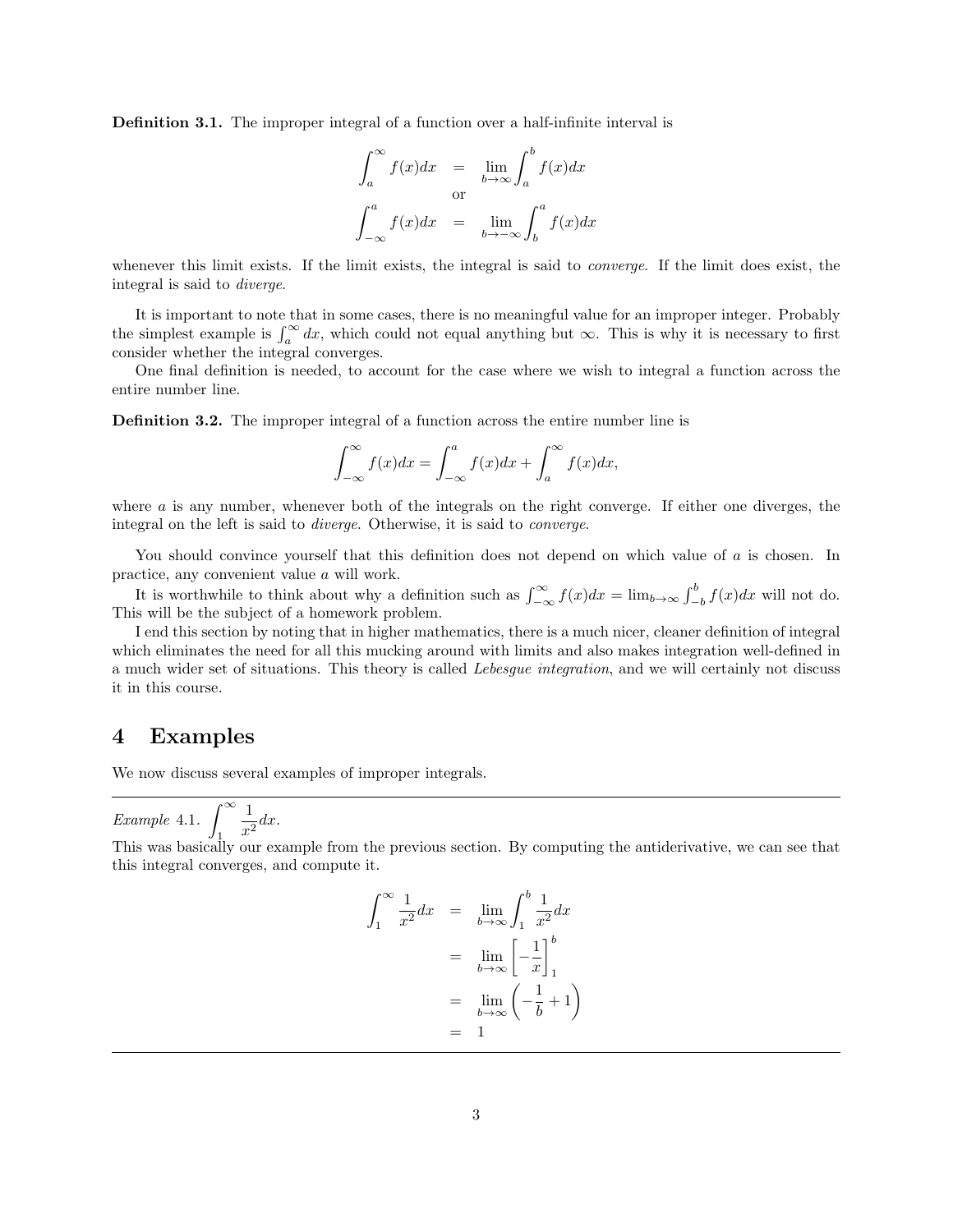Example 4.2.  $\int_{0}^{\infty}$ 1 1  $\frac{1}{x}dx$ . Here again, we can compute the antiderivative.

$$
\int_{1}^{\infty} \frac{1}{x} dx = \lim_{b \to \infty} \int_{1}^{b} \frac{1}{x} dx
$$

$$
= \lim_{b \to \infty} [\ln |x|]_{1}^{b}
$$

$$
= \lim_{b \to \infty} (\ln |b| - 0)
$$

But this expression clearly goes to  $\infty$  (slowly) as b goes to infinity. So this integral **diverges**. There is an infinite amount of area underneath the curve  $y = 1/x$ , even if it doesn't seem to look that way. It is worth pondering how this could be possible.<sup>3</sup>

Example 4.3.  $\int_{0}^{\infty}$ 0  $\cos x dx$ . Begin as before.

$$
\int_0^\infty \cos x dx = \lim_{b \to \infty} \int_0^b \cos x dx
$$
  
= 
$$
\lim_{b \to \infty} [\sin x]_0^b
$$
  
= 
$$
\lim_{b \to \infty} \sin b
$$

So this integral diverges as well. Note, however, that it diverges for a different reason that the previous integral did: in this case, the area under the curve oscillated back and forth and never converges to a single value, but it does not ever explode to infinity.

#### 5 The comparison test

There is a convenient test that will tell, in many situations, whether an integral converges or not. We will not give a proof of this fact, but we have given some intuitive arguments for it in the examples that follow.

**Theorem 5.1** (The comparison test). Suppose that  $f(x)$  and  $g(x)$  are two functions such that  $f(x) \ge g(x) \ge$ 0 for all x in  $[a,\infty]$ . Then:

- If  $\int_a^{\infty} f(x)dx$  converges, then  $\int_a^{\infty} g(x)dx$  converges, and
- If  $\int_a^{\infty} g(x)$  diverges, then  $\int_a^{\infty} f(x) dx$  diverges.

Notice that the second bullet point is redundant, in that it is logically equivalent to the first (in logical jargon, the two bullet points are contrapositives of each other).

It is crucial to note that both functions must be nonnegative everywhere for the comparison test to apply  $as stated<sup>4</sup>.$ 

This test is useful in situations where it may be hard to evaluate the antiderivative of a function, but it is very easy to compare the function to simpler-looking function. If you wish to show that an integral diverges, just show that the function is larger than another function that diverges. Similarly, if the function is bounded above by a function whose integral converges, then its integral certainly must converge as well.

<sup>&</sup>lt;sup>3</sup>A very much related, and historically earlier, conundrum, is the so-called *harmonic series*, which is the expression  $1 + \frac{1}{2}$  +  $\frac{1}{3} + \frac{1}{4} + \dots$ . Although the terms go to 0, this sum diverges to infinity. We will discuss this and other, related, series later in the course.

<sup>4</sup>Actually, it is not hard to generalize the test so that it also applies if the inequalities in the statement hold, not for all  $x \ge a$ , but simply for all  $x \ge c$ , where c is some number. But the non negativity assumption is still critical.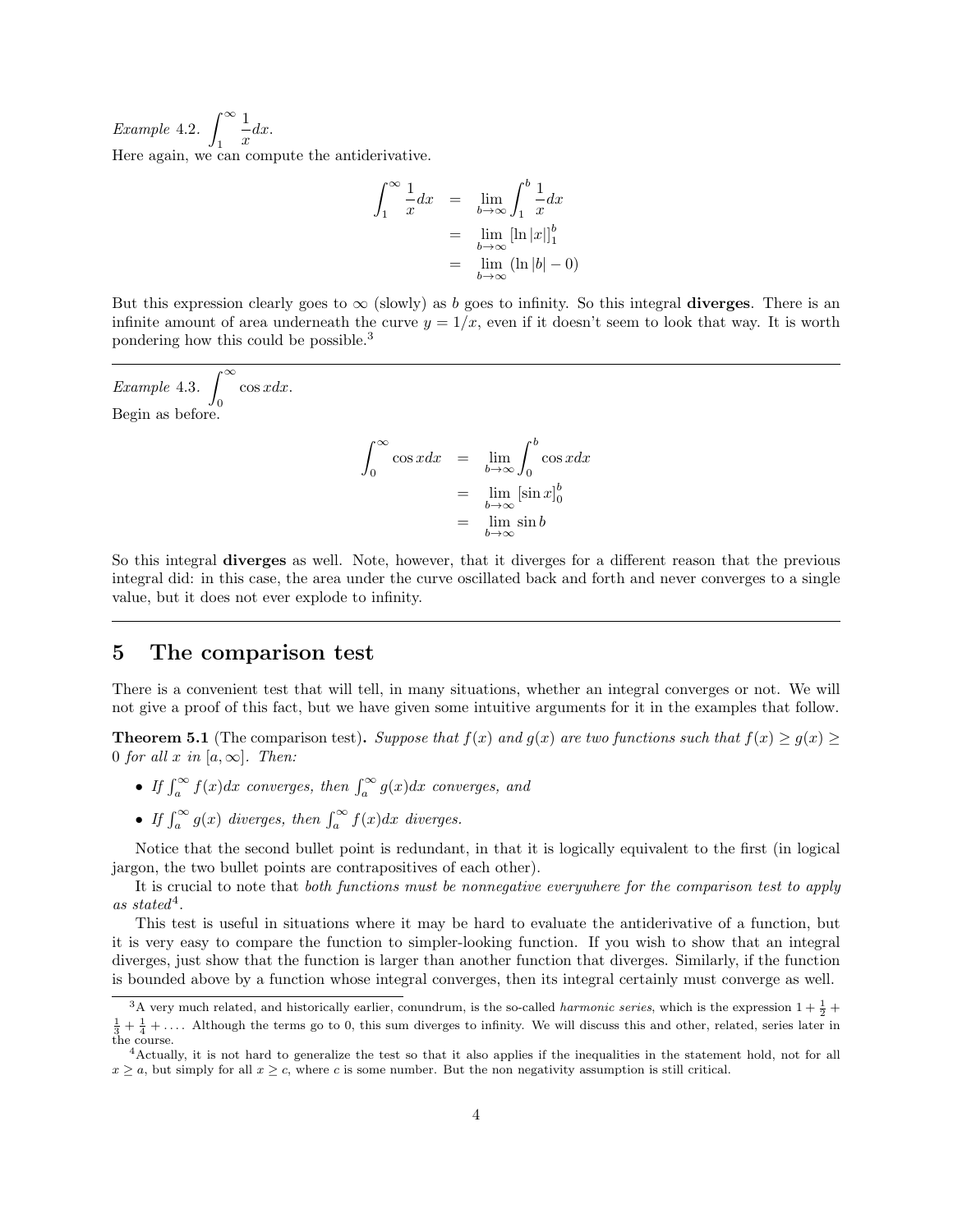### 6 More examples

These examples try to make use of the comparison test.

Example 6.1. Does  $\int_{0}^{\infty}$ 1  $e^{-x^2}dx$  converge?

And we return, as we have perennially in this course to an old white whale: the integral of  $e^{-x^2}$ . Unfortunately, we will never find the antiderivative of this function. But can we at least conclude whether its integral from 0 to  $\infty$  is convergent or not? It is not clear how to proceed, given that until now, we have always computed the antiderivative explicitly.

A bit of wishful thinking does the trick. We can't integrate  $e^{-x^2}$ , but we can integrate  $xe^{-x^2}$ , by substitution.

$$
\int_{1}^{\infty} xe^{-x^{2}} dx = \lim_{b \to \infty} \int_{1}^{b} xe^{-x^{2}} dx
$$

$$
u = x^{2}, du = 2xdx
$$

$$
= \lim_{b \to \infty} \int_{1}^{b^{2}} \frac{1}{2} e^{-u} du
$$

$$
= \lim_{b \to \infty} \left[ -\frac{1}{2} e^{-u} \right]_{1}^{b^{2}}
$$

$$
= \lim_{b \to \infty} \left( -\frac{1}{2} e^{-b^{2}} + \frac{1}{2e} \right)
$$

$$
= \frac{1}{2e}
$$

So the integral of  $xe^{-x^2}$  does converge. Does this help? It turns out, yes. For all  $x \ge 0$ ,  $xe^{-x^2} \ge e^{-x^2}$ . So the area under the curve  $y = e^{-x^2}$  cannot exceed the area under the curve  $xe^{-x^2}$ . Both are positive functions, so there are no technicalities about signed area. So this implies that in fact the original integral  $\int_{0}^{\infty} e^{-x^2} dx$  also converges.

<sup>1</sup> We may more succinctly (and rigorously) state this argument as follows: since  $xe^{-x^2} \ge e^{-x^2} \ge 0$  for all  $x \geq 1$ , and  $\int_1^{\infty} xe^{-x^2}$  converges, it follows from the comparison test that  $\int_1^{\infty} e^{-x^2} dx$  also converges.

An appendix to these notes computes the integral  $\int_{-\infty}^{\infty}$ −∞  $e^{-x^2}dx$ , which is a rather famous improper integral, since it can be computed without knowing the antiderivative of the integrand, by a rather clever trick.

*Example* 6.2. Does 
$$
\int_2^{\infty} \frac{x^2 + 1}{x^3 - 1} dx
$$
 converge?

In principle, we could compute the antiderivative of this function by means of partial fractions. But for purposes of the convergence question, let us punt on this and try to use the same method as the previous example: compare to another function. Which function should we compare to? Here is a heuristic argument: for large x, the only terms that matter are the leading terms, so the integrand is approximately  $\frac{x^2}{x^3} = \frac{1}{x}$ . Can we compare to  $\frac{1}{x}$ ? It turns out that we can. Observe that for all  $x \ge 2$ ,  $x^2 + 1 \ge x^2$  and  $x^3 - 1 \le x^3$ , hence  $\frac{1}{x^3-1} \ge \frac{1}{x^3}$ . All of these terms are positive for  $x \ge 2$ , so we can multiply these two i  $\frac{x^2+1}{x^3-1} \ge \frac{x^2}{x^3} = \frac{1}{x}$  for all  $x \ge 2$ . From example 4.2, the integral  $\int_2^{\infty} \frac{1}{x} dx$  diverges (actually, we showed that the integral from 1 to  $\infty$  diverges, but the same argument works). Therefore, we can apply the comparison test (described in the next section); since  $\frac{x^2+1}{x^3-1} \ge \frac{1}{x} \ge 0$  for all  $x \ge 2$ , and  $\int_2^{\infty} \frac{1}{x} dx$  diverges, the integral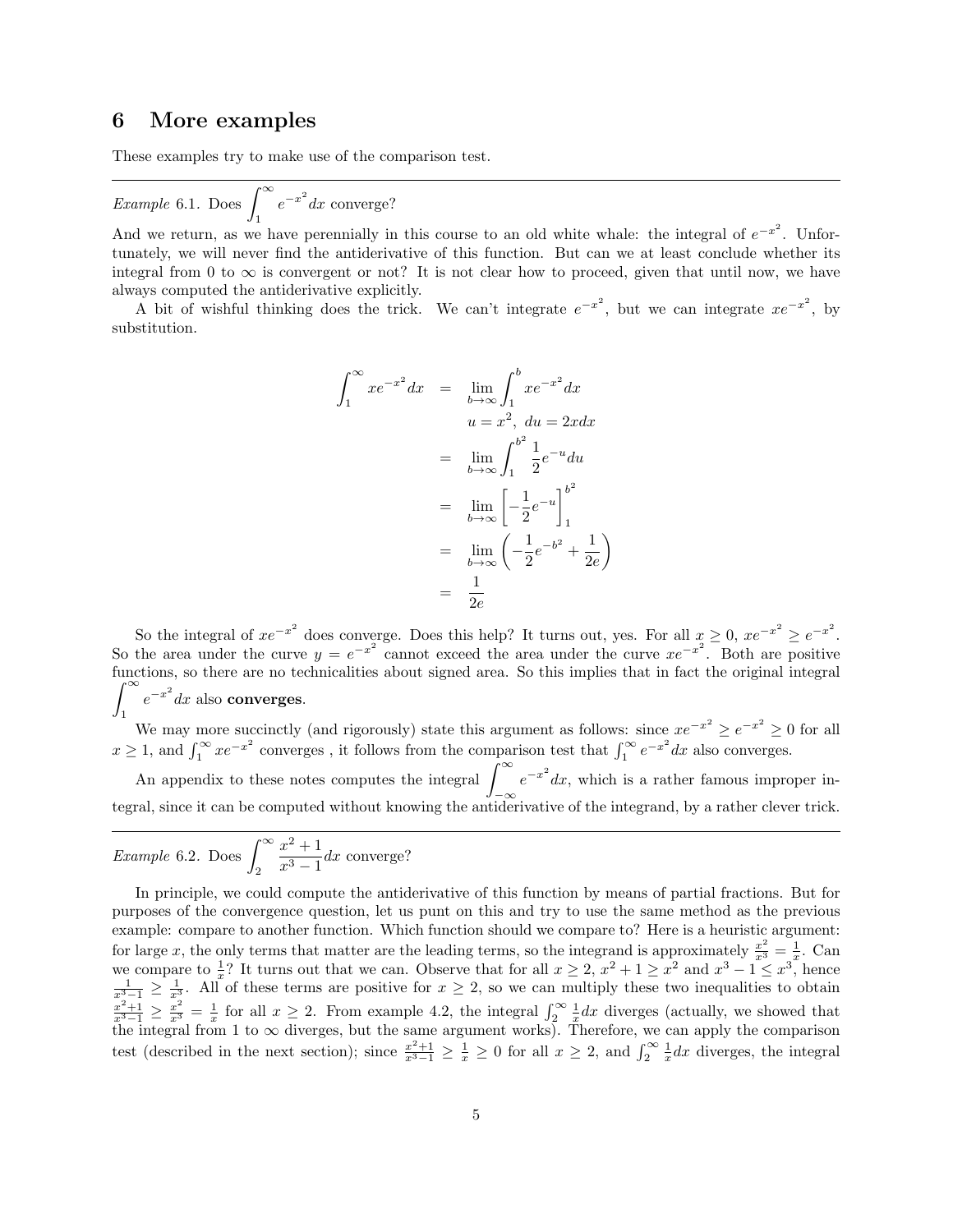$\int_2^{\infty} \frac{x^2+1}{x^3-1} dx$  also **diverges**.

Example 6.3. Does  $\int_{0}^{\infty}$ 1  $\sin x$  $\frac{d}{dx}$  dx converge?

It is tempting to attempt to using the comparison test with  $\frac{1}{x}$ , but the method does not apply here: this function alternates between being positive and negative, so the comparison test cannot be applied. So, with our present methods, the answer is inconclusive. In fact, this integral does converge, but we will most likely not show this in the course. We will have the necessary methods to establish this convergence, so I may write it up as an appendix.

# 7 Appendix: A famous improper integral

It has come up several times in this course that there is no nicely-stated antiderivative of the function  $e^{-x^2}$ . Remarkably, though, the improper integral  $\int_{-\infty}^{\infty} e^{-x^2} dx$  can be evaluated exactly, and has a rather surprising value. That this integral converges is not too hard to show using the comparison test, although I omit these details for now.

We will be a bit fast and loose with definitions in this appendix, and will make use, implicitly, of some advanced ideas. In my defense, I will say only that I promise that there is no funny business, and that every time I wave my hands, there is something precise that could be said instead. Besides, I believe that it is always helpful to see sophisticated ideas (in this case, ideas from multivariable calculus) in simple cases long in advance of trying to study them systematically.

Let I denote the integral that we are seeking.

$$
I=\int_{-\infty}^{\infty}e^{-x^2}dx
$$

The ingenious idea that allows this integral to be computed is this: square the integral, and interpret it as a density problem in the plane. As far as I know, there is no intuitive way to see this. It really is a stroke of genius. So let us write the square of the integral as the product of two integrals, one in terms of y and one in terms of x.

$$
I^{2} = \int_{\infty}^{\infty} e^{-x^{2}} dx \int_{-\infty}^{\infty} e^{-y^{2}} dy
$$

Now, here is how we can interpret this as a density problem in the plane. Suppose that some powder is spread over the entire plane, such that the density at the point  $(x, y)$  is given by  $e^{-x^2-y^2}$ . What is the total amount of power? I claim that it is equal to  $I^2$ . Indeed, suppose we compute the amount of powder in a thin strip near the vertical line  $x = c$  of thickness  $\Delta x$ . This amount should be  $e^{-x^2} \int_{\infty}^{\infty} e^{-y^2} dy \cdot \Delta x$ . Therefore:

(Total powder) = 
$$
\int_{\infty}^{\infty} e^{-x^2} \left( \int_{-\infty}^{\infty} e^{-y^2} dy \right) dx
$$

$$
= \int_{\infty}^{\infty} e^{-x^2} dx \cdot \int_{-\infty}^{\infty} e^{-y^2} dy
$$

$$
= I^2
$$

It may appear as if all we have done is posed another, just as difficult problem. But in fact, something miraculous has occurred. We can compute the amount of powder in the plane in a separate way, by slicing the plane differently. How should we slice it? Well, notice that the powder density is  $e^{-x^2-y^2}$ , which is the same thing as  $e^{-r^2}$ , where r is the distance to the origin. So let us slice the plane using concentric circles. By the usual argument: a slice of width  $\Delta r$  near radius r should have area approximately  $2\pi r\Delta r$ . Therefore, we can compute the total powder, also known as  $I^2$ , as follows.